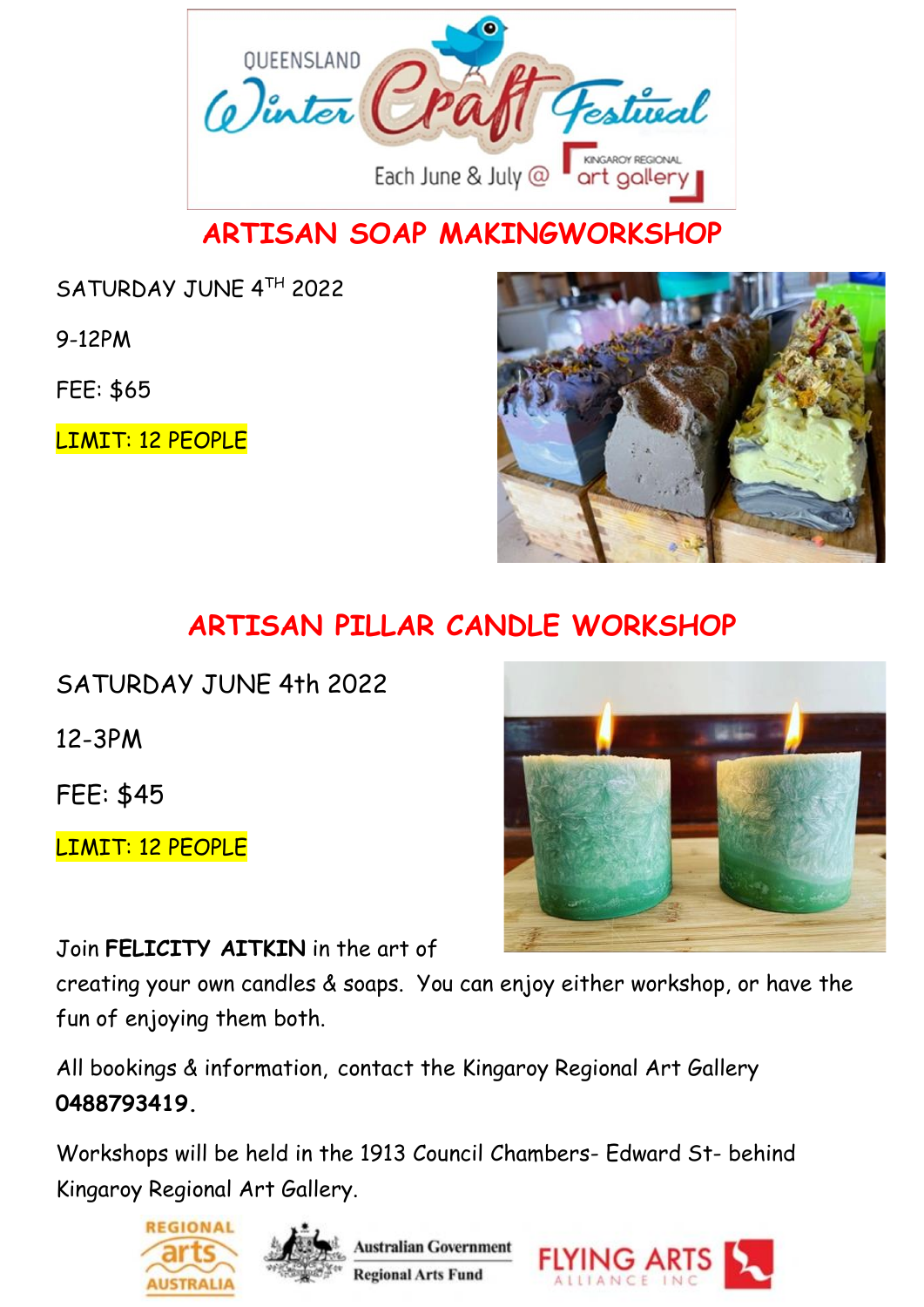

# CATS CLAW WEAVING WORKSHOP

SATURDAY JUNE 11<sup>th</sup>, 2022

9-1pm

FEE: \$35

LIMIT: 12 PEOPLE

BRING YOUR OWN GARDEN SNIPS!



Join **TRACEY LEWIS** to weave your own basket, using recycled & natural materials. W

Weaving with weed vines & recycling garden/bush debris is creatively stimulating

All bookings & information, contact the Kingaroy Regional Art Gallery **0488793419.**







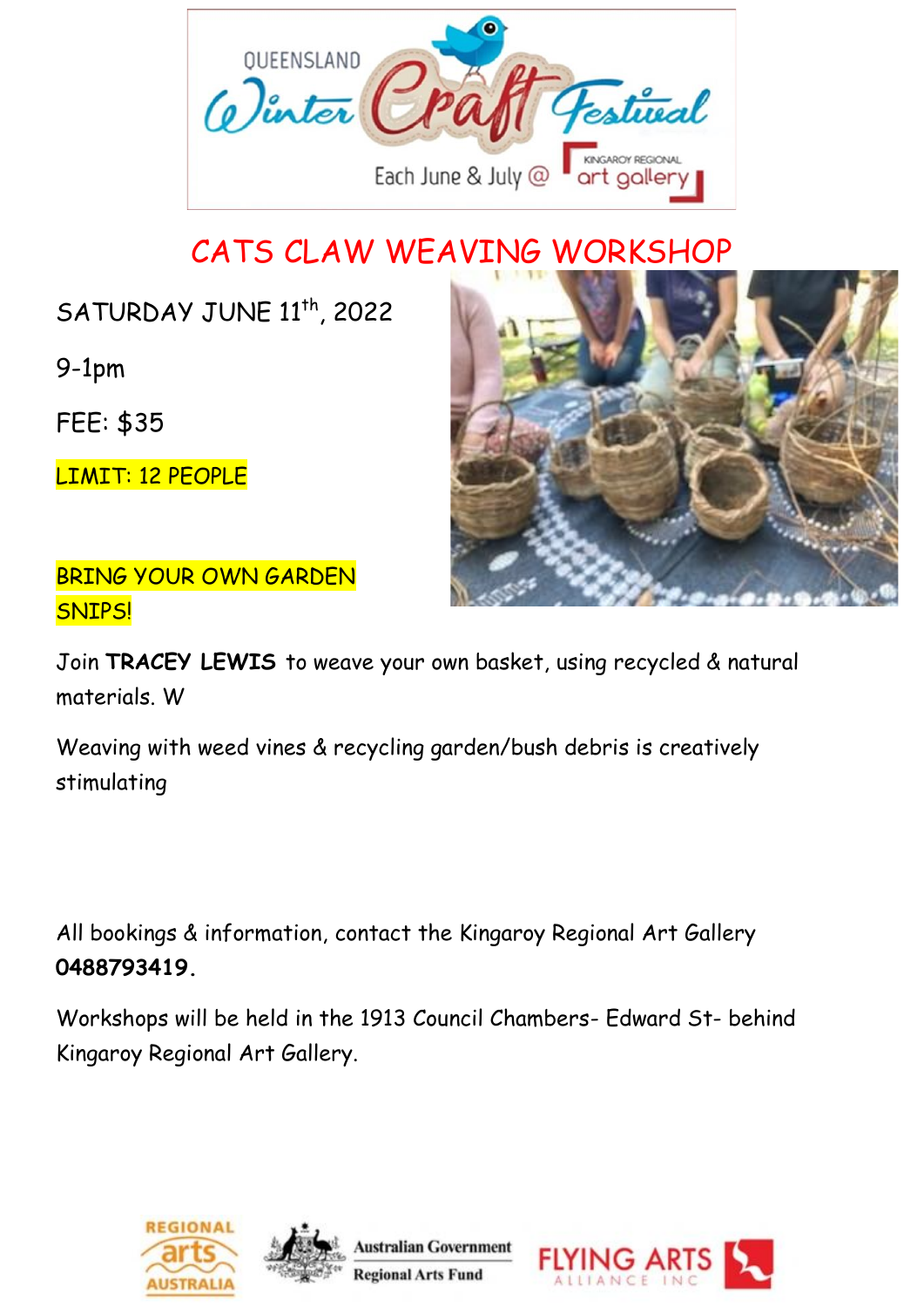

# PICABEEN /BUNGALOW PALM CONTAINER **WORKSHOP**

**SATURDAY JUNE 12th 2022**

**9-1pm**

**FEE: \$30**

**LIMIT: 12 PEOPLE**

**Bring garden snips, large eyed needle**

**If desired, any special feathers, or beads**



ALLIANCE IN

Join **TRACEY LEWIS,** creating a beautiful Piccabeen container, simply by folding sewing with Jute string. Decorate with feathers & natural seed beads.

All bookings & information, contact the Kingaroy Regional Art Gallery **0488793419.**



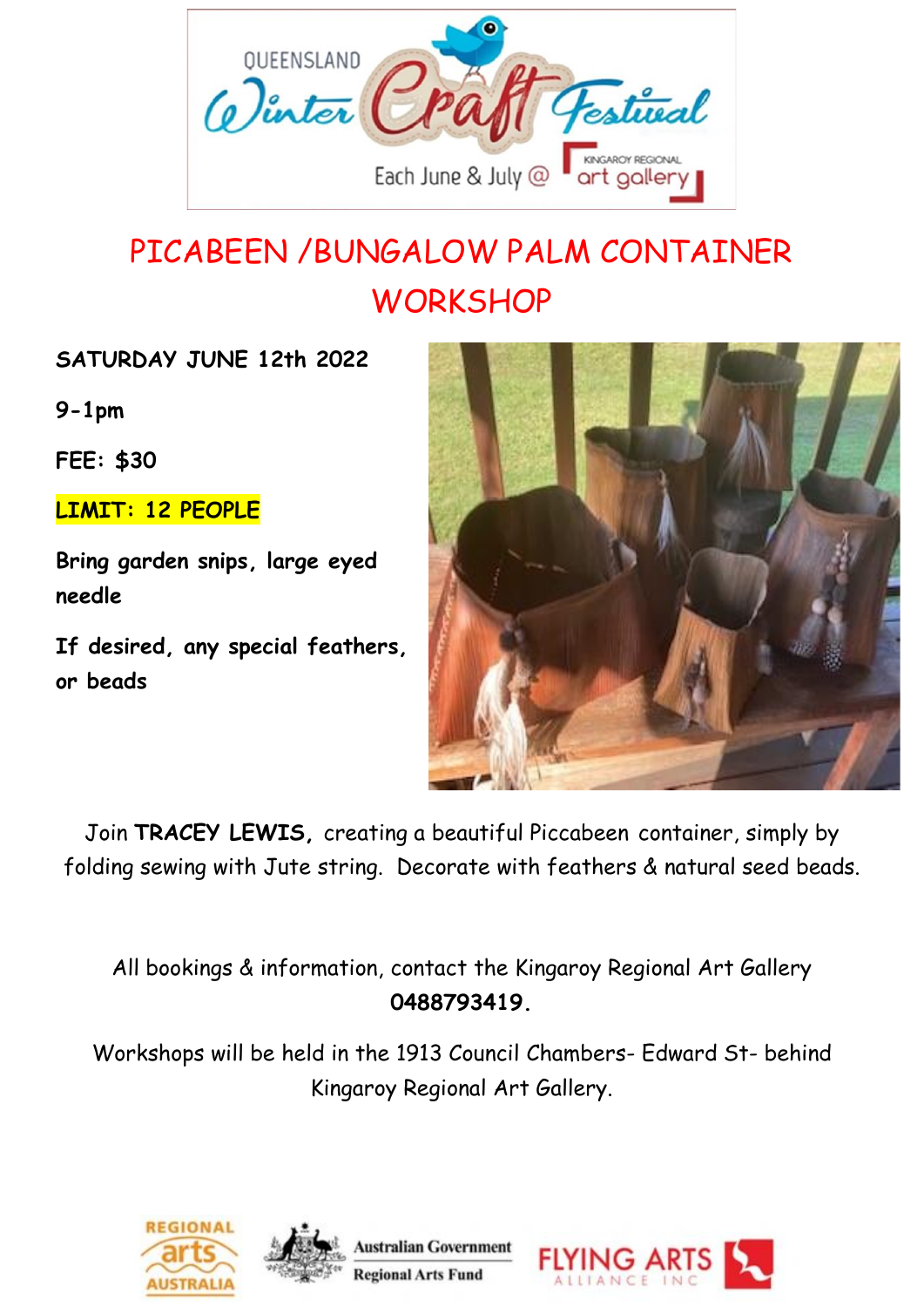

# CLAY WIND CHIME WORKSHOP

### SATURDAY JUNE 18TH 2022

SUNDAY JUNE 19TH 2022

9-2pm

FEE: \$60

LIMIT: 10 PEOPLE

ALL MATERIALS SUPPLIED

Join **SUZIE BLUE** to make your own special wind chime, in clay. Suzy is an experienced potter, & she will show you how to create & decorate a unique wind chime.



All bookings & information, contact the Kingaroy Regional Art Gallery **0488793419.**







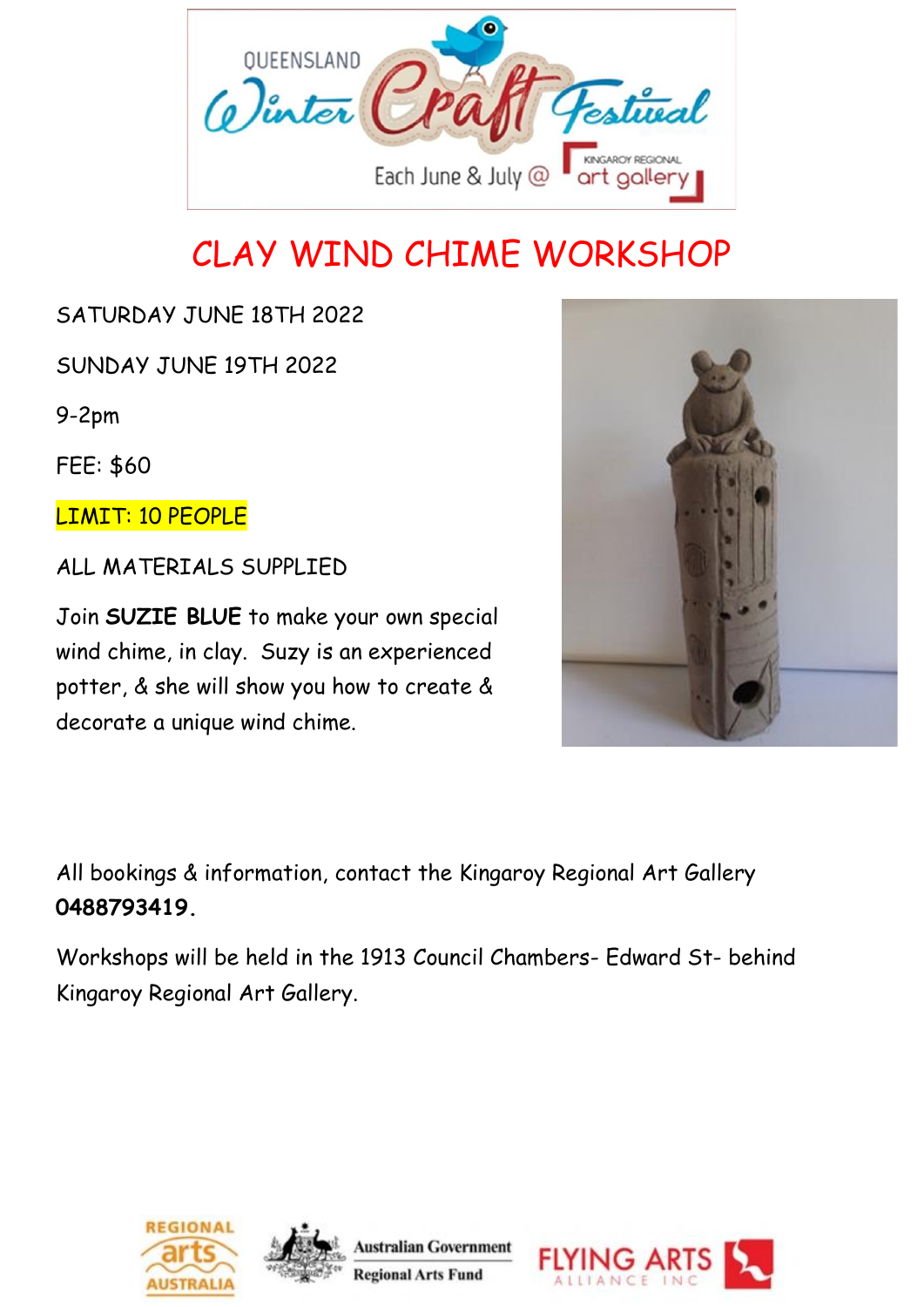

# MACRAME POD HOLDER WORKSHOP



SATURDAY JUNE 25TH 2022

9-12pm

FEE: \$80

LIMIT: 14 PEOPLE

Join **MANDY LYNN** from **'LOVE KNOTTS',** in knotting your own piece of Macramé. Mandy is an experienced teacher & specialises in workshops.

All bookings & information, contact the Kingaroy Regional Art Gallery **0488793419.**





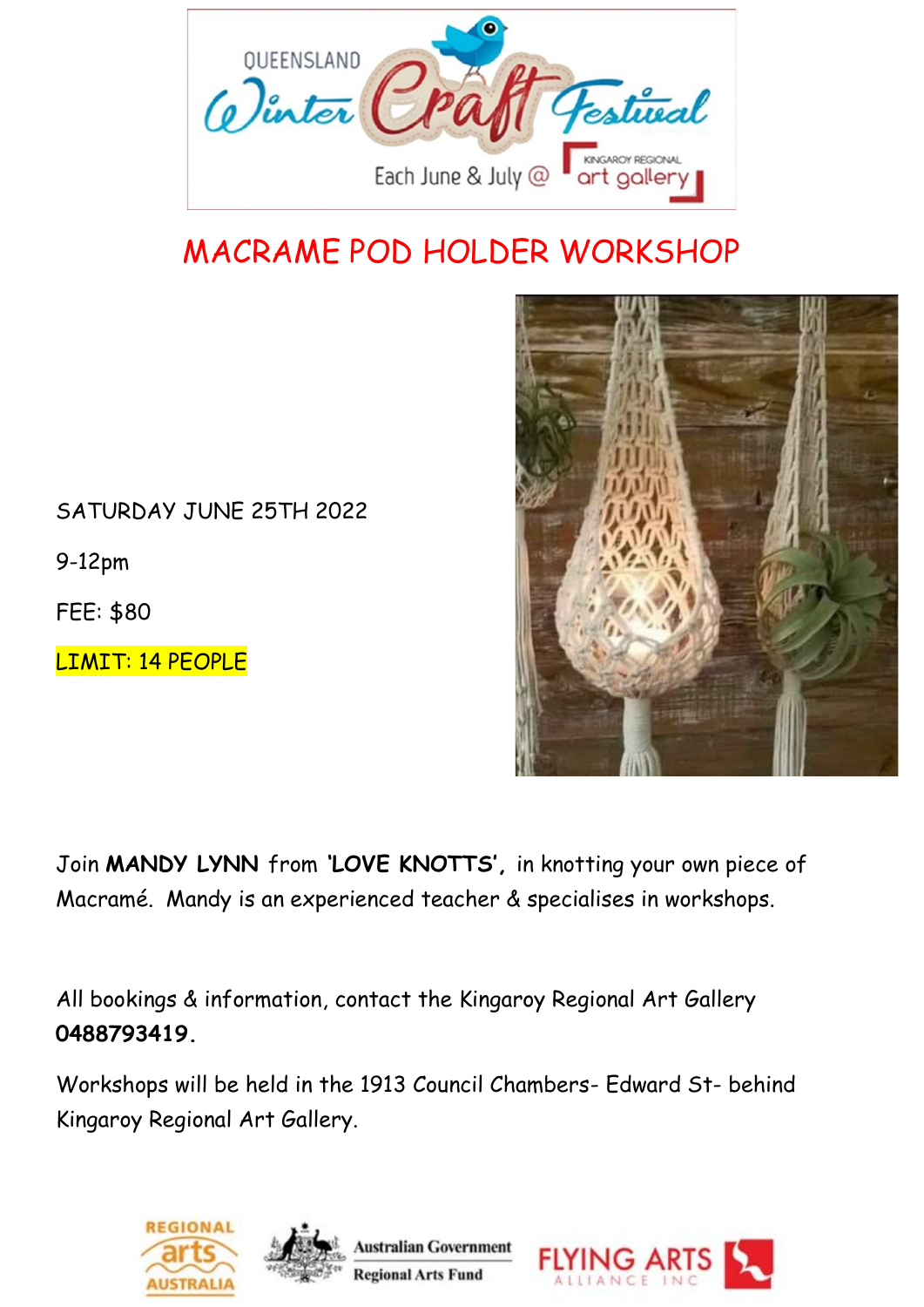

# WEARABLE FLORAL ART WORKSHOP





SATURDAY JULY 2ND 2022 - 9-11am

FEE: \$65

LIMIT: 12 PEOPLE **JUST BRING A MUG** *TEA & COFFEE PROVIDED*

### ALL MATERIALS SUPPLIED

Join **FELICITY AITKIN** the Botanical Artist, in creating a beautiful Fascinator or Corsage, using dried flowers.

Imagine making your own special floral art, to wear to the Melbourne Cup, or to a special occasion.

**All workshops will be held in the 1913 Council Chambers- Edward St (Behind the Kingaroy Regional Art Gallery)**

**All bookings & information contact the Kingaroy Regional Art Gallery 0488793419.**





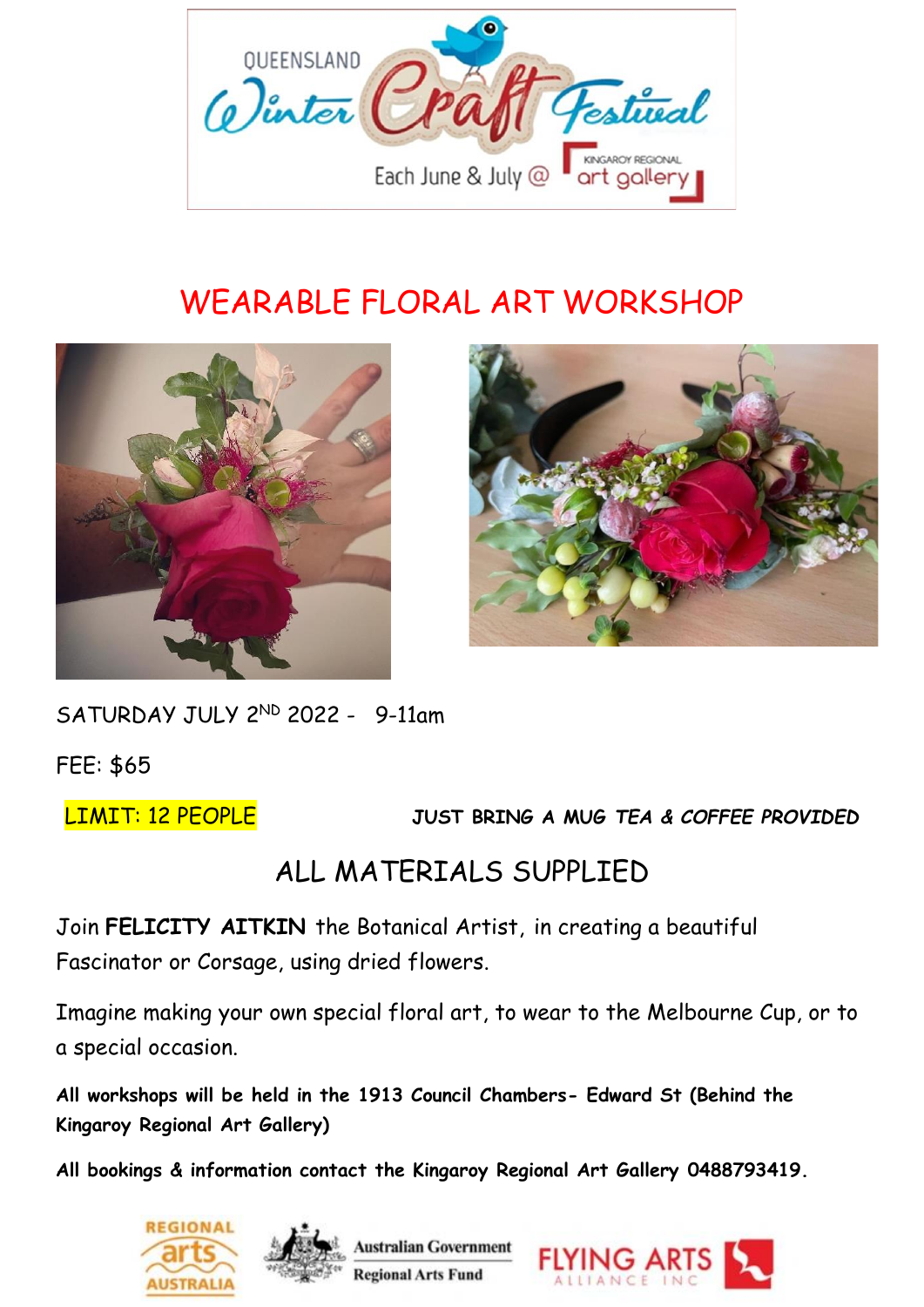

# MODERN FLOWER ARRANGEMENT WORKSHOP

**SATURDAY JULY 2ND 2022** 

**12-2pm**

**Fee: \$85**



### LIMIT: 12PEOPLE

ALL MATERIALS SUPPLIED

### **Just bring a mug** *TEA & COFFEE PROVIDED*

Join **FELICITY AITKIN** to learn the art of flower arrangement, using either fresh, or dried flowers. Your pot is supplied along with the flowers

**All bookings & information contact the Kingaroy Regional Art Gallery 0488793419.**







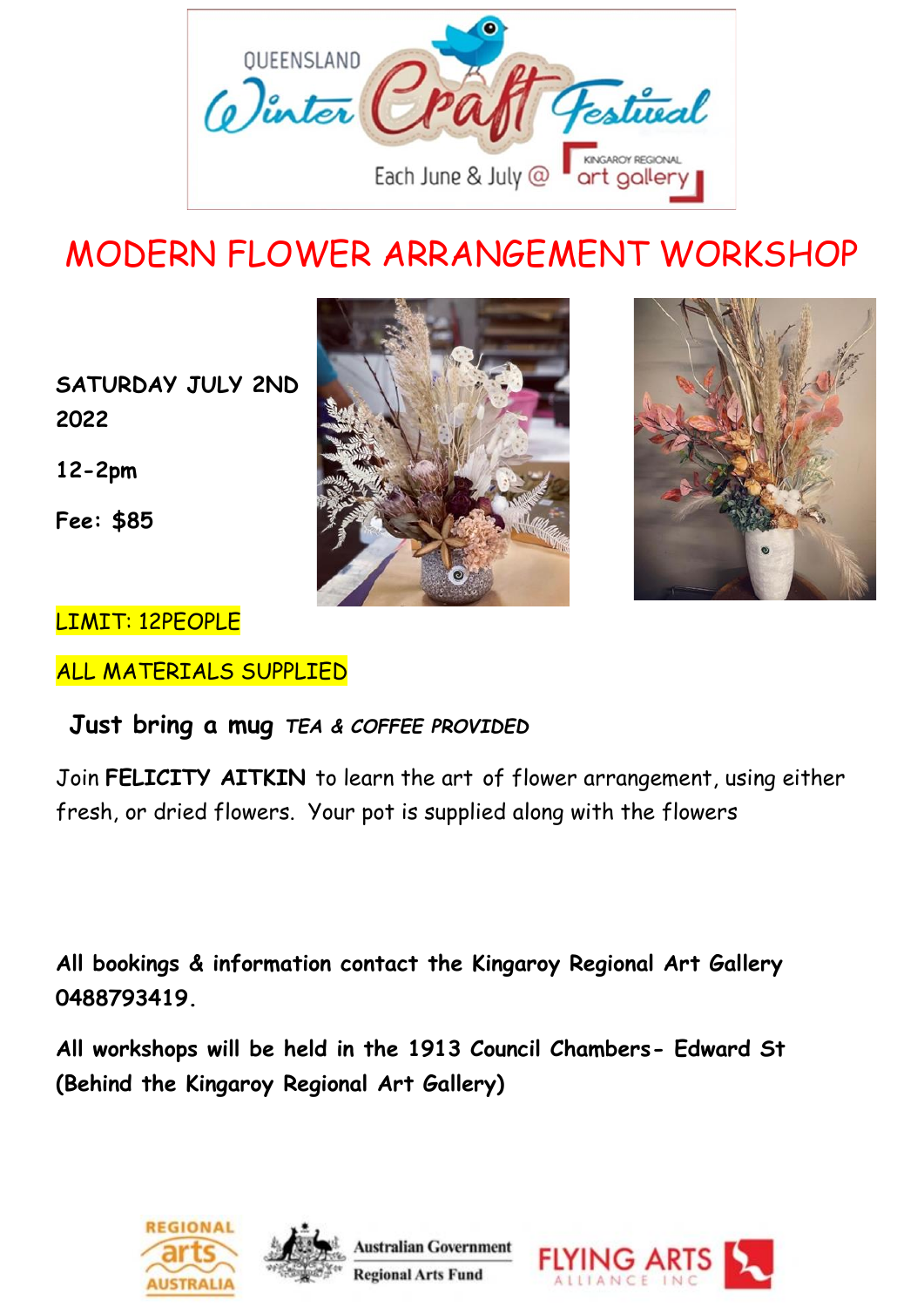

FEE: \$50

9-11 am

LIMIT 15 PEOPLE

### ALL MATERIALS SUPPLIED



Join **ROMAINE UNDERY** creating your own Bonsai plant, using your choice of handmade pot; plant, copper wire (for fixing & shaping), Bonsai mixes, gravel, & mosses.

# *Just bring yourself & a bottle of water.*

*All bookings & information contact the Kingaroy Regional Art Gallery 0488793419.*







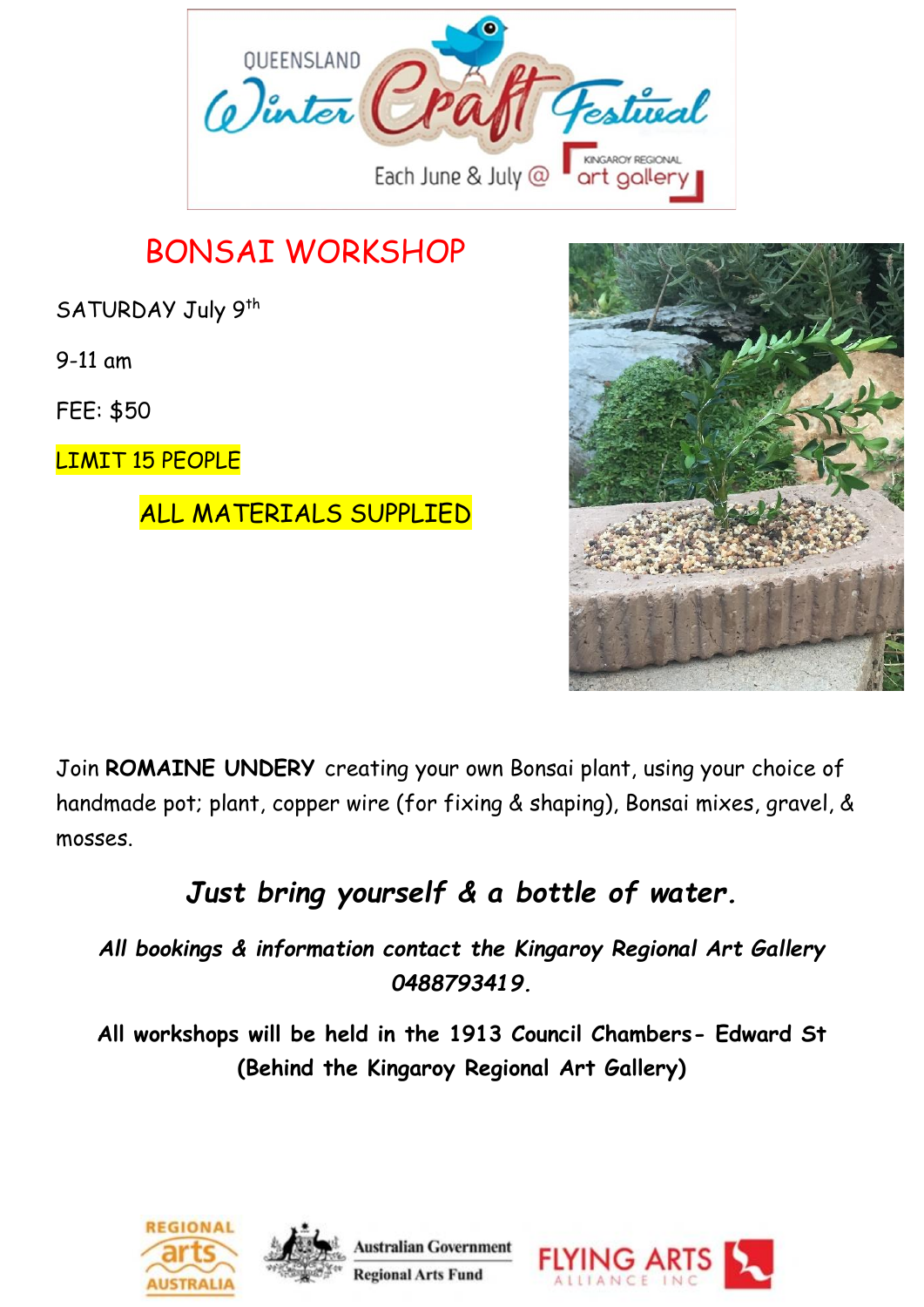

# *KOKODAMA WORKSHOP*

*SATURDAY JULY 10TH 2022*

*9-11am*

*FEE: \$50*

*LIMIT 15 PEOPLE*

*ALL MATERIALS SUPPLIED*

**All workshops are in the 1913 Council Chambers- Edward St (behind the Kingaroy Regional Art Gallery)**



Join **ROMAIN UNDERLY** to create your own fun & colourful beaded Kokodama (*String ball plant*), using natural materials

*Just bring yourself & a bottle of water!*

All bookings & information contact the Kingaroy Regional Art Gallery **0488793419.**